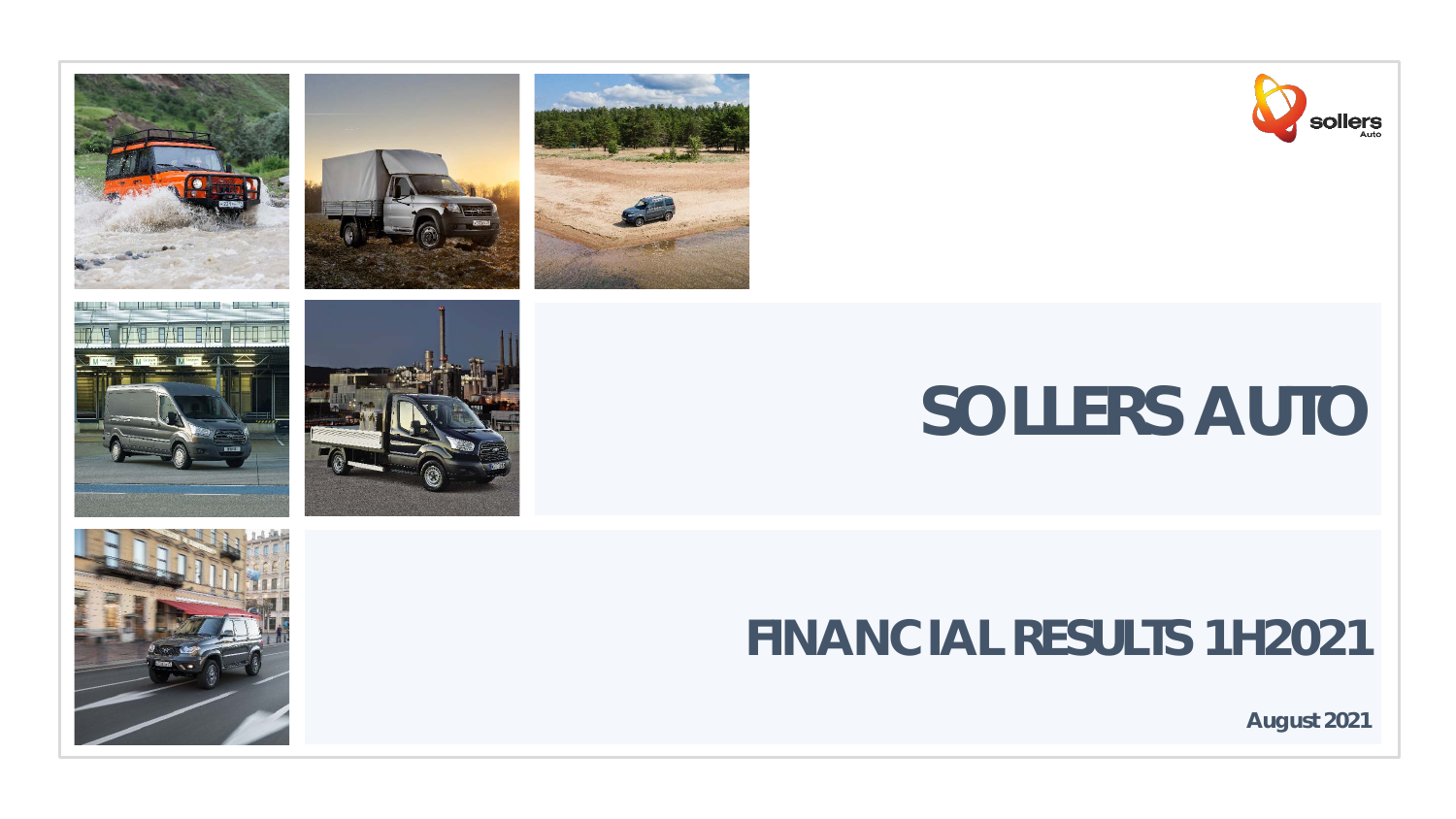

### AUTOMOTIVE MARKET OVERVIEW

AND FINANCIAL PERFORMANCE 1H2021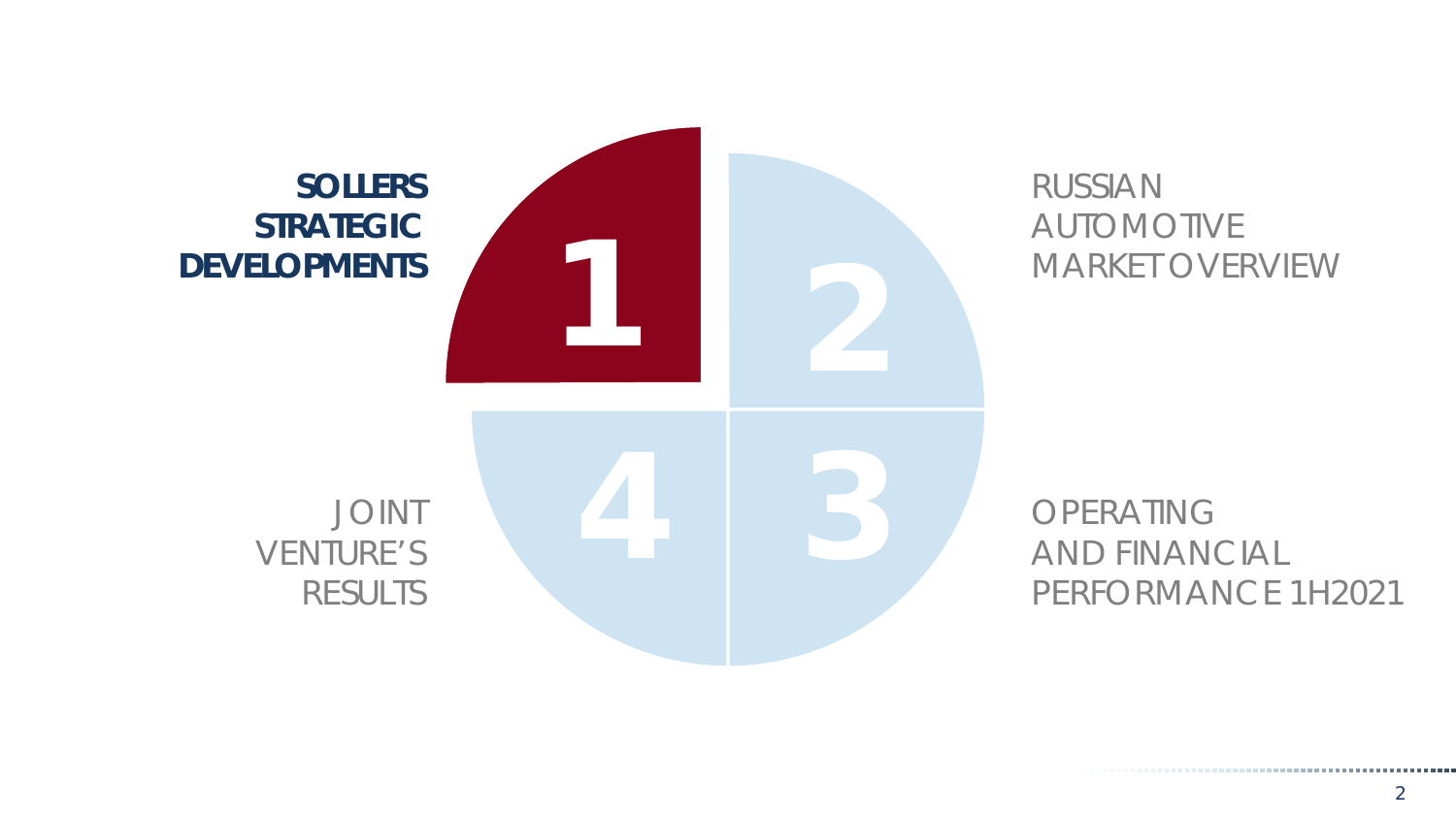### **SOLLERS STRATEGIC DEVELOPMENTS**

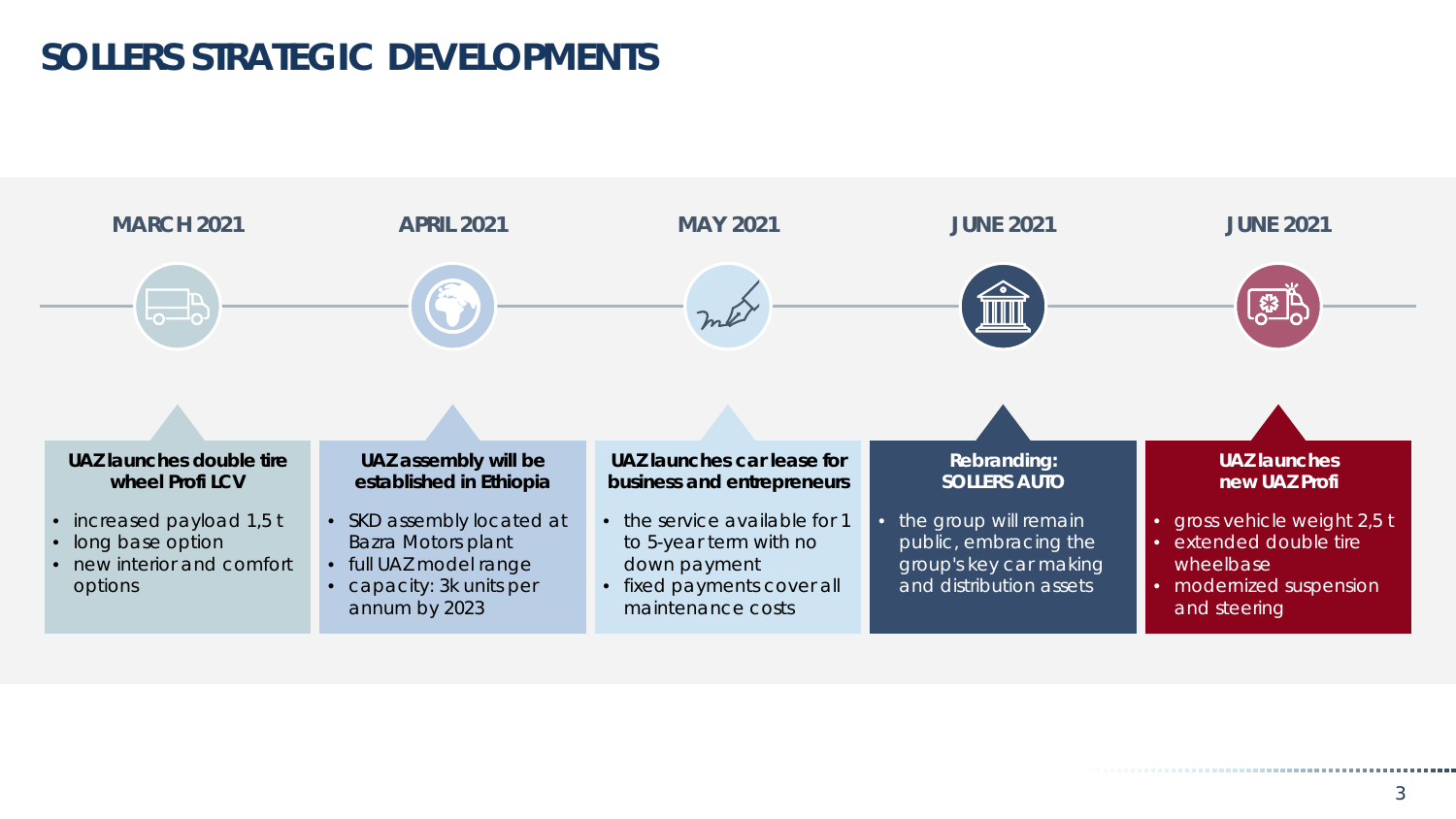#### SOLLERS STRATEGIC DEVELOPMENTS



#### **RUSSIAN AUTOMOTIVE MARKET OVERVIEW**

AND FINANCIAL PERFORMANCE 1H2021

JOINT VENTURE'S RESULTS

...................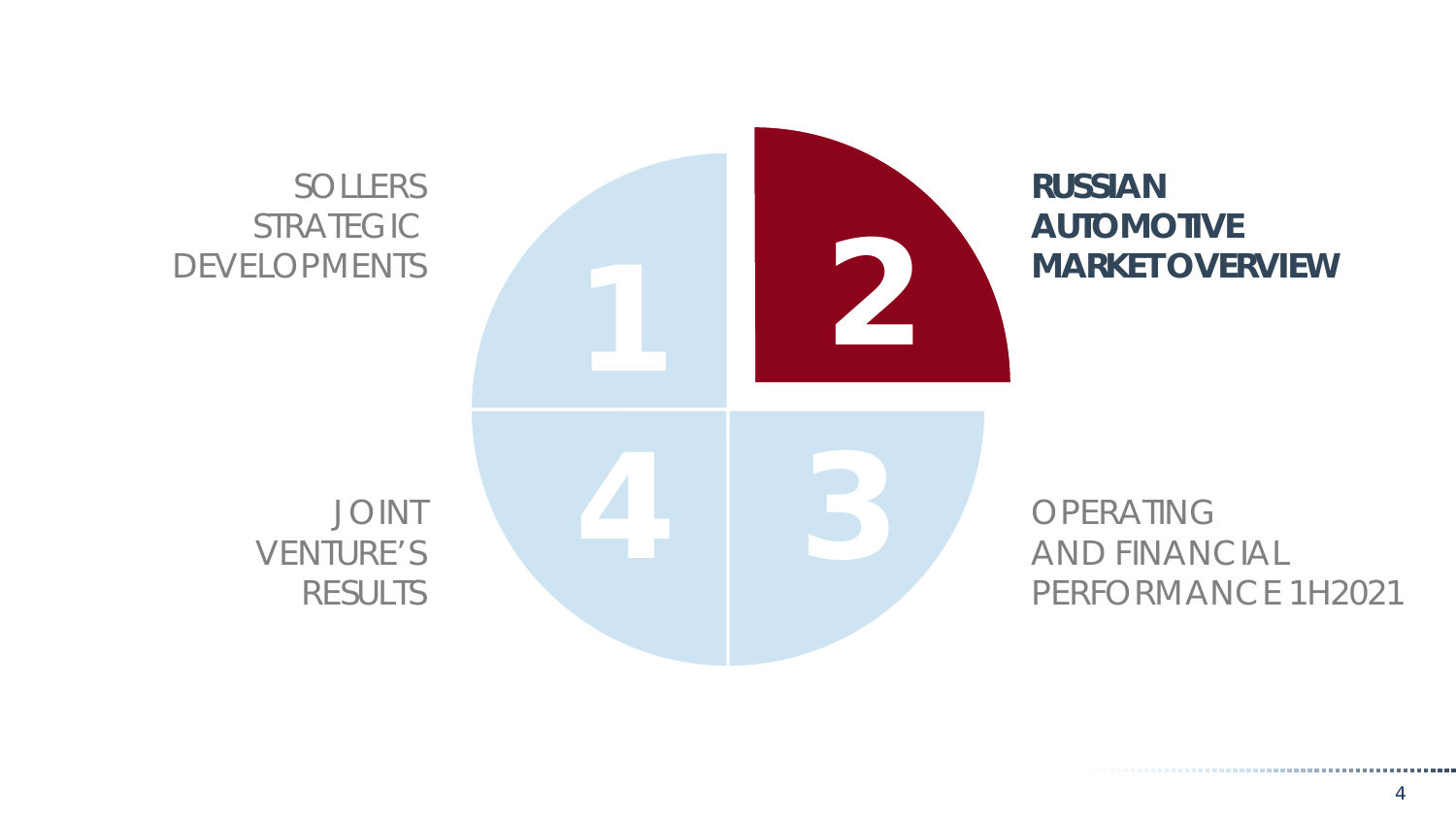### **RUSSIAN AUTOMOTIVE MARKET: LCV**



Total year-on-year growth of CV sales – 46% (+10% vs. 1H2019). The increase in the segment was mostly due to the low base effect. The sales rebound evidences business activity, primarily service industry revival

The share of Russian branded LCV+MPV went down from 68% to 58% while foreign assembly went up to 28% from 21% in 1H2020

UAZ sales of commercial vehicles went up by 32%, the brand is #3 position on the market

The sales of Ford Transit grew by 87% outperforming the market. The market share of Ford Transit increased to 18% (versus 14% in 1H2020) and it is #2 brand in Russia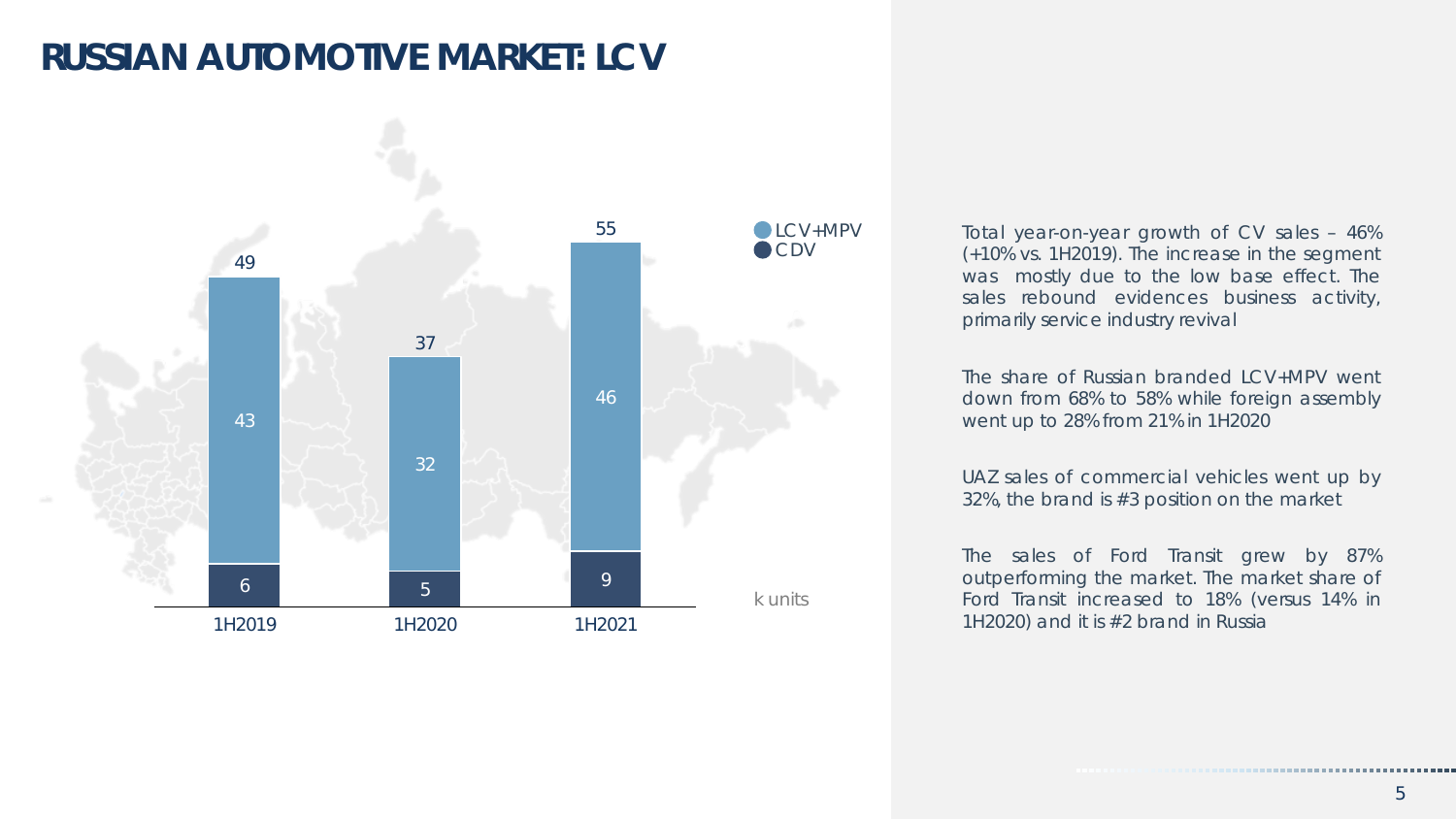### **RUSSIAN AUTOMOTIVE MARKET: LCV+MPV**



#### **Russian brands**

- GAZ remains the market leader with 43% market share, but underperforms the market: moderate 20% growth vs. 1H2020
- UAZ is #3 brand with15% of the market (6,8 K vehicles sold in 1H2021)

#### **Foreign assembly**

• Higher foreign brands assembly mostly due to increase in Ford Transit sales expanding its market share to 18%. 8,3 K Ford Transit vehicles sold in 1H2020. Increase of Peugeot locally assembled vehicles to 2,7 K units also contributed to the segmenet rebound

#### **Import**

• The share of import went up from 11% to 14% mostly due to Volkswagen commercial vehicles increasing the market share to 7% having 3 K units sold in 1H2021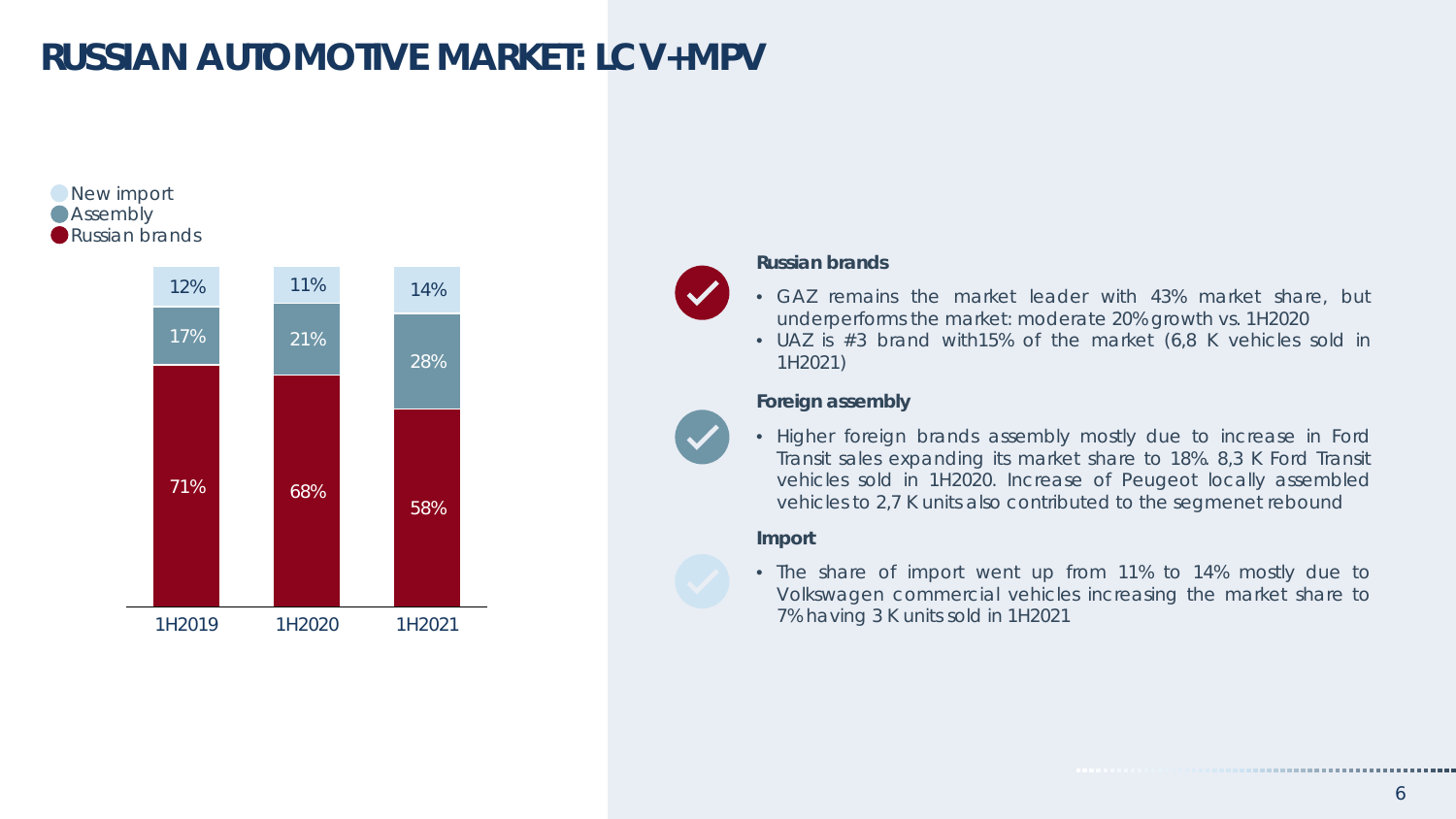### **RUSSIAN AUTOMOTIVE MARKET: SUV&PICKUP**

Total passenger car sales raised by 36% given low base effect of 1H2020, but slight increase over 1H2019 (+5%) evidence overall market revival

The largest SUV segment was +37% vs. 1H2020 (+17% vs.1H2019) remains the most marketable type in Russia

B+ is #2 segment on the Russian market showing 40% growth in 1H2021 (flat over 1H2019)

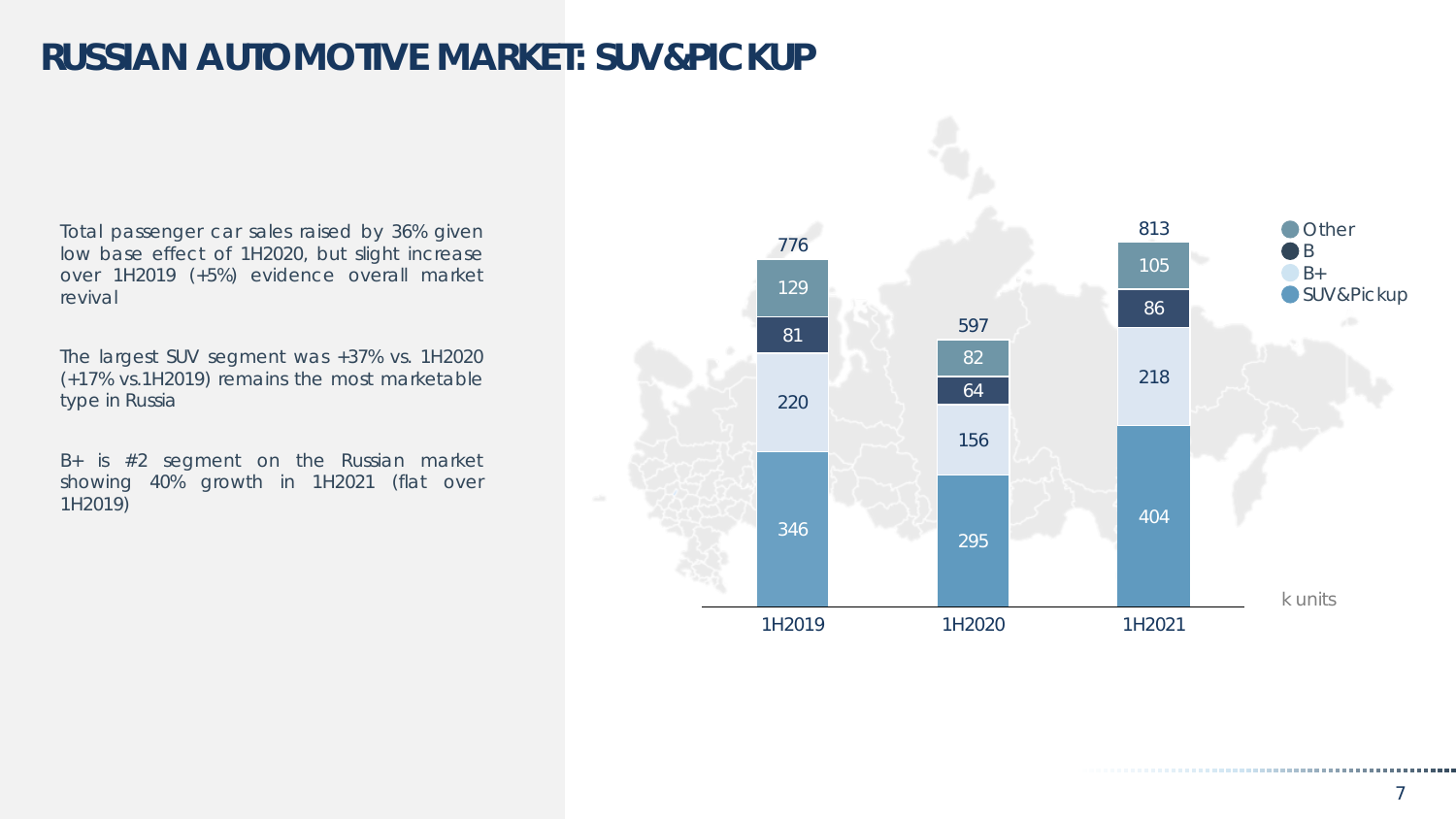### **RUSSIAN AUTOMOTIVE MARKET: SUV&PICKUP**



..........................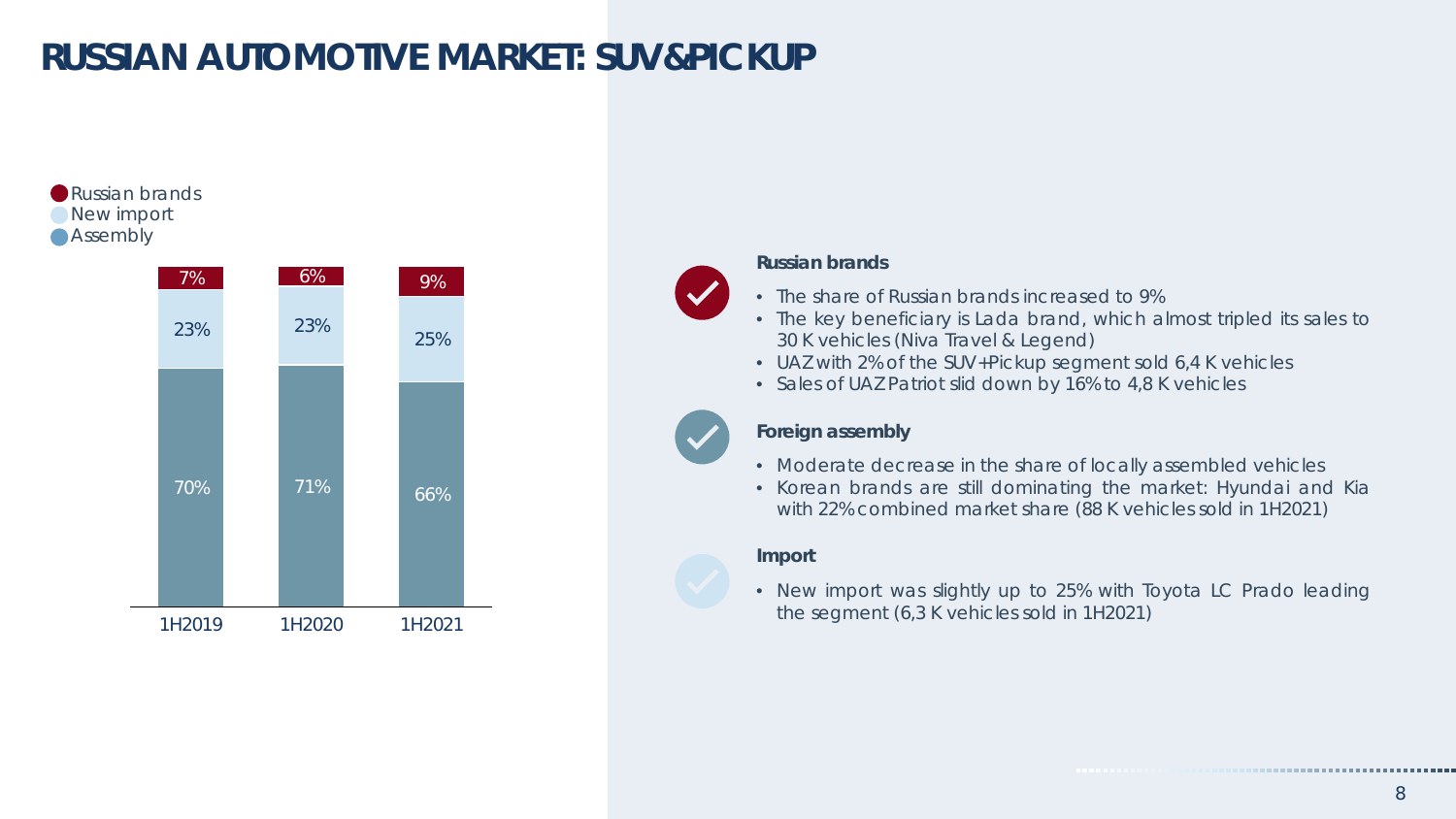

. . . . . . . . . . . . . . . . . . . .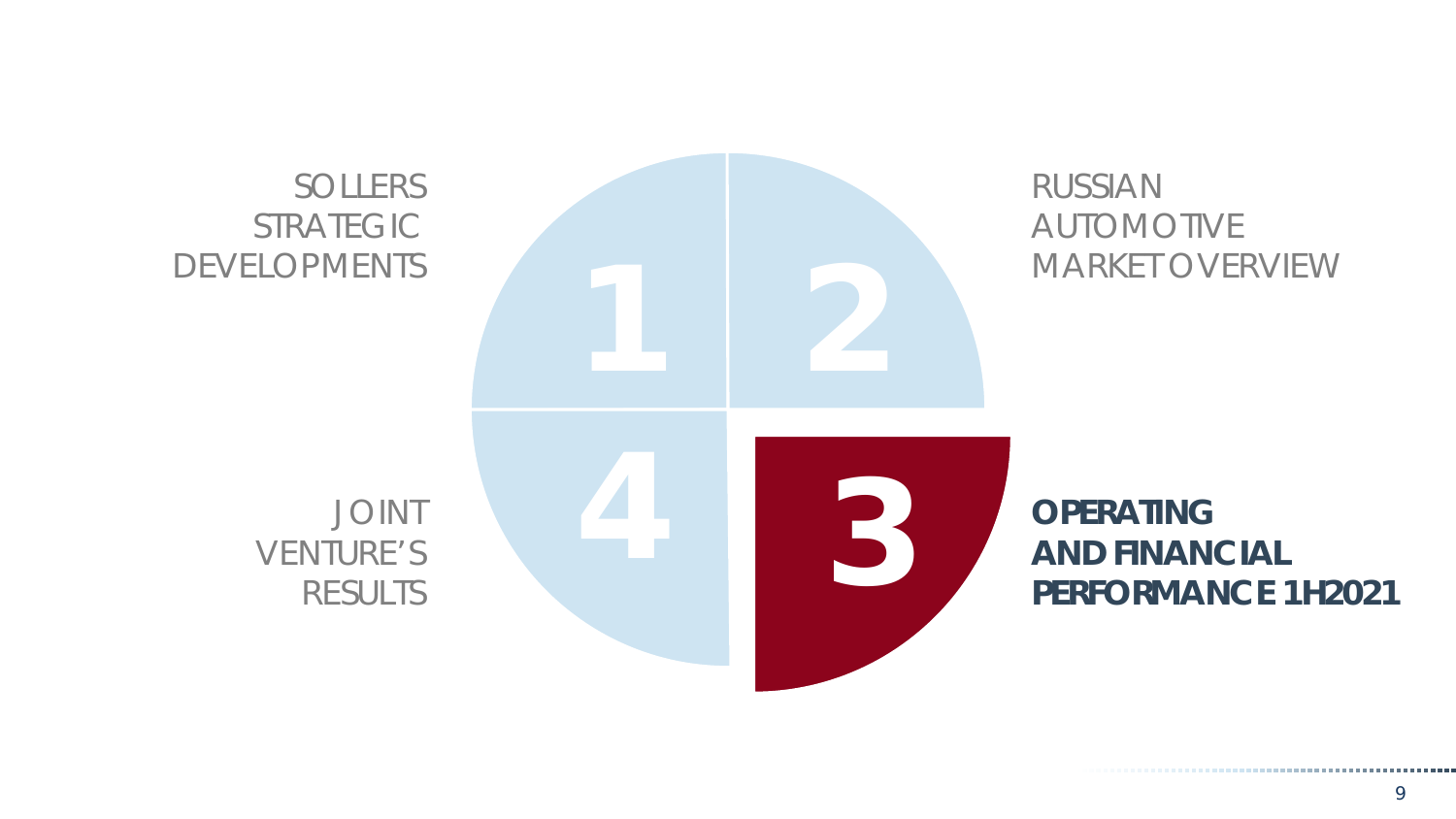### **SOLLERS WHOLESALES (1/2)**



- Total UAZ wholesales amounted to 17,9 K vehicles (+52% YoY)
- Dealer sales were dominating in the sales structure (83%)
- Corporate sales lower due to cease of 2020 advanced state purchase programme
- Export sales were 2,4 K vehicles

.......................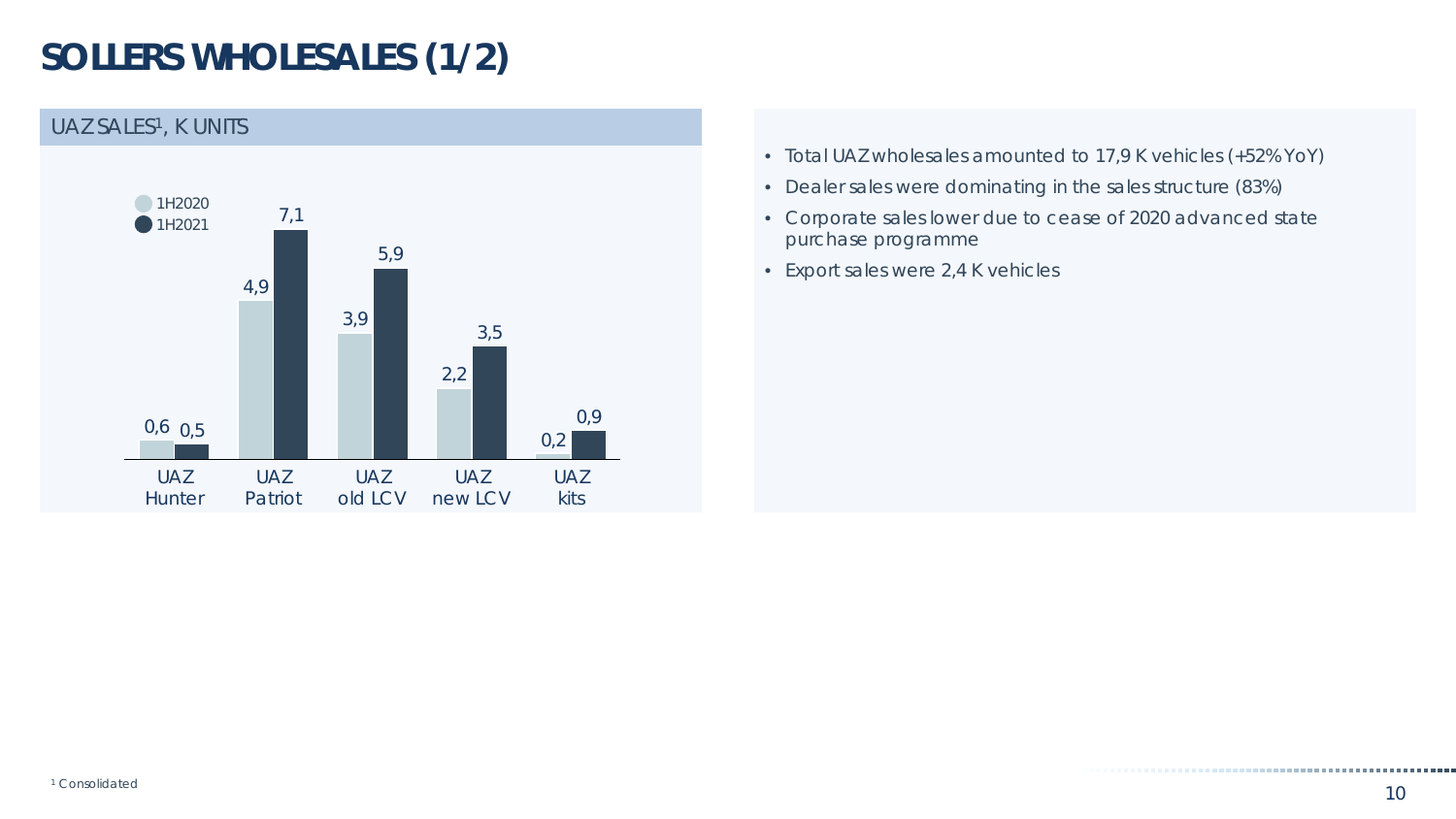### **SOLLERS WHOLESALES (2/2)**



- Sollers Ford JV if fully consolidated by Sollers Auto Group since 2H2019
- Despite pandemic restrictions Sollers Ford wholesales were growing, dealer orders were solid representing XX% of total wholesales

• Mazda sales include passenger cars (Mazda 6) and SUVs (Mazda CX5, CX9, CX30)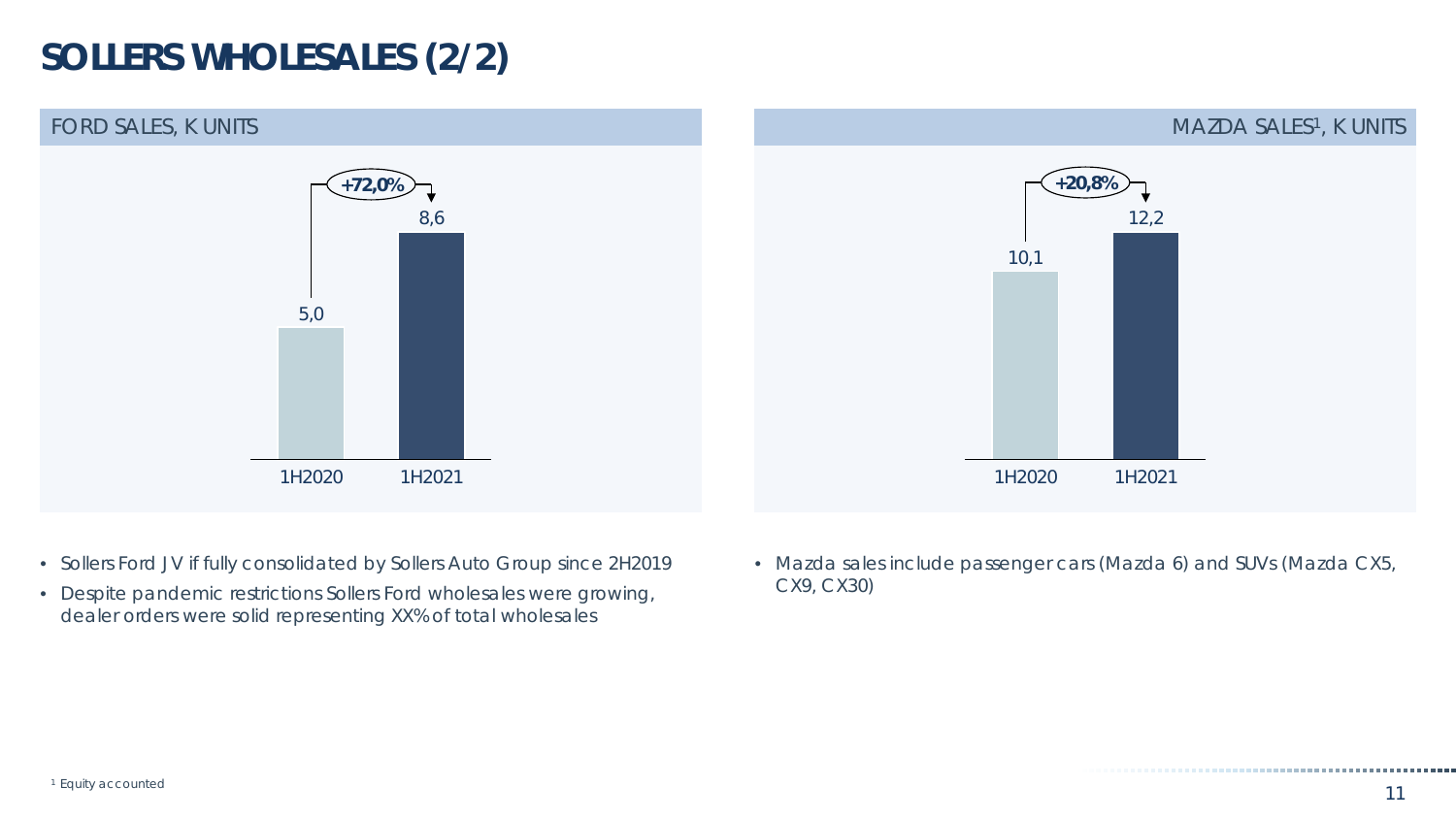#### **1H2021 KEY FINANCIALS, RUB. MLN.**

|                                                            | 1H2020  | 1H2021  | <b>CHANGE</b> |
|------------------------------------------------------------|---------|---------|---------------|
| Revenue                                                    | 23 140  | 36 812  | 13 672        |
| <b>EBITDA</b>                                              | 1 160   | 3 3 9 8 | 2 2 3 8       |
| <b>EBITDA</b> margin                                       | 5%      | 9%      | 4%            |
| Operating profit                                           | (496)   | 1 6 2 2 | 2 1 1 8       |
| Operating profit margin                                    | (2%)    | 4%      | 6%            |
| Share of JV's results                                      | 112     | (256)   | (368)         |
| Minority interest                                          | 103     | 543     | 440           |
| Net profit/(loss) attributable to equity holders           | (1161)  | 277     | 1 4 3 8       |
| Net debt position <sup>1</sup> as of 31.12.2019/31.12.2020 | 614     | 3 1 1 2 | 2 4 9 8       |
| Net debt position <sup>1</sup> as of 30.06.2020/30.06.2021 | 4 8 6 0 | 3 9 4 6 | (914)         |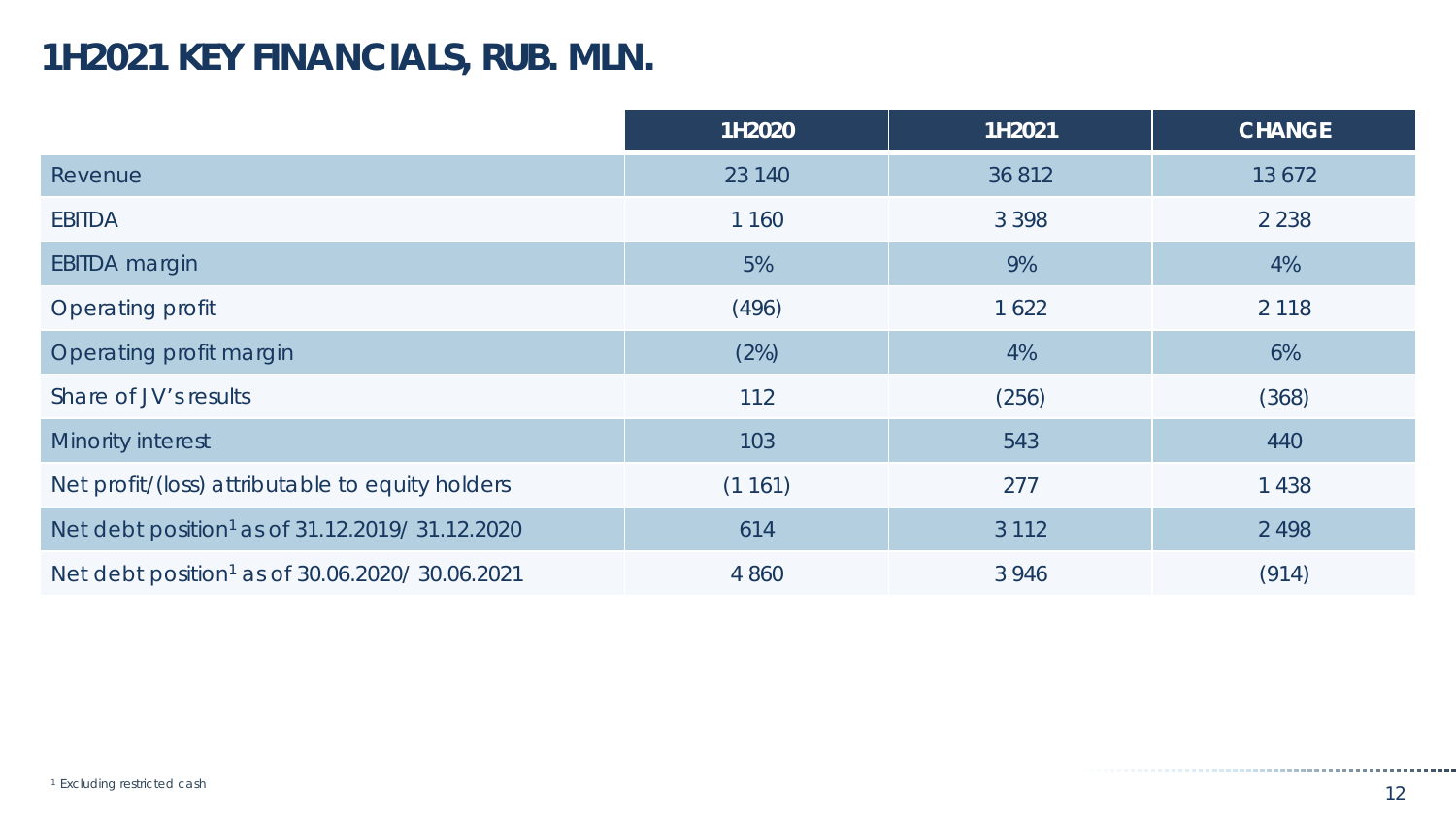#### **SALES, RUB. BLN.**





### **+11,4**rub. bln.

- market rebound after the lockdown
- strong dealer sales for UAZ and Ford
- uninterrupted operations and vehicles' availability at dealers

#### **Autocomponents' sales**

- **+1,7**rub. bln.
- resumed service operations at dealers drive high components' orders

#### **Other sales**

**+0,6** rub. bln.

- introduction of operating lease services
- growth of extended warranty and road assistance contacts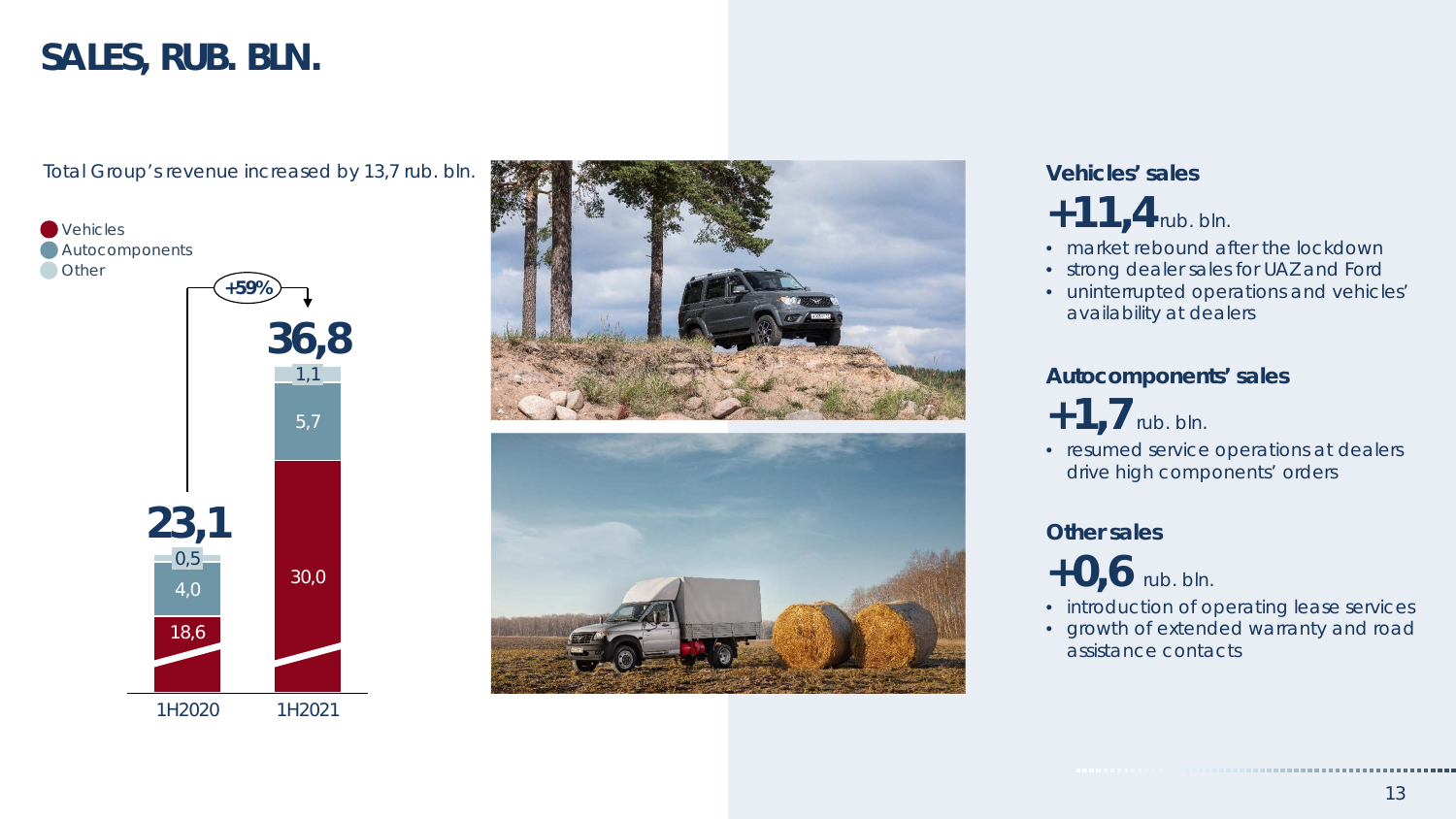### **EBITDA, RUB. MLN.**



#### **3x EBITDA growth**

Stabilised macroeconomics, improved sales and efficient cost control allowed the Group to triple EBITDA in 1H2021 y-o-y



#### **EBITDA margin at 9%**

- reduced per unit production overheads
- maintaining strong cost control



+

#### **Improved vehicle sales**

- market rebound
- availability of vehicles on stock
- UAZ wholesales +52% Y-o-Y
- Ford wholesales +72% Y-o-Y



- additional profitability from new business operations (lease and subscription services)
- increase in high margin components' sales

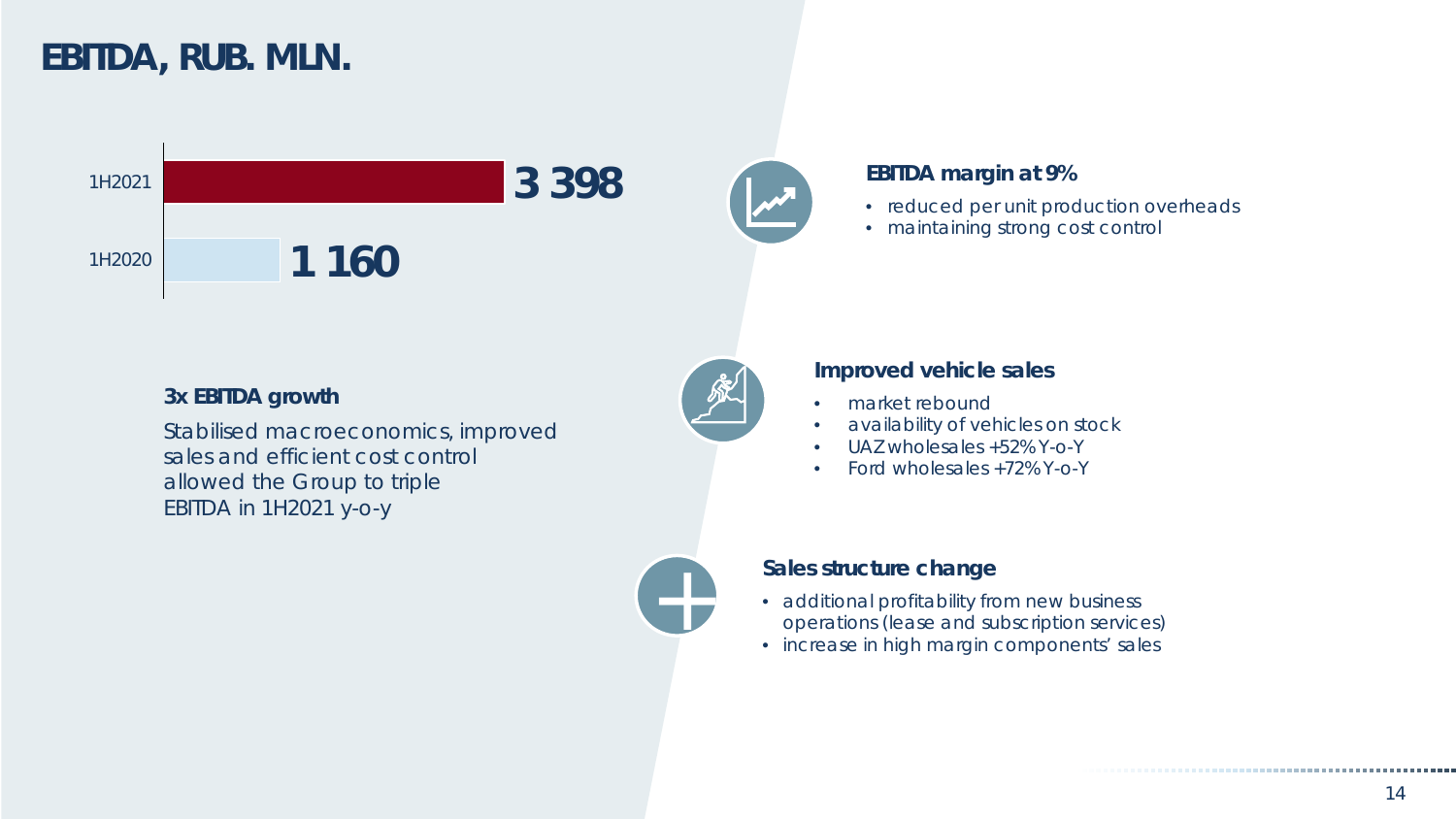### **CASH FLOWS, RUB. MLN.**

| Operating cash flow                   | Investing cash flow                | Financing cash flow                 |
|---------------------------------------|------------------------------------|-------------------------------------|
| 1091 – profit before tax              | $(407)$ – net CapEx                | 970 – net change in debt            |
| 1539 – depreciation and amortisation  | 1114 - restricted cash withdrawal  | (1 040) – NCI profit distribution   |
| 414 – interest expense                | (25) – investment in joint venture | (457) – treasury shares acquisition |
| 256 – share of joint ventures results | 20 – other cash flows              | $(62)$ – lease payments             |
| 301 - loss on fixed assets disposal   |                                    |                                     |
| 225 – other adjustments               |                                    |                                     |
| (1905) – change in working capital    |                                    |                                     |
| $(1 407)$ – interest and tax paid     |                                    |                                     |
| 514                                   |                                    |                                     |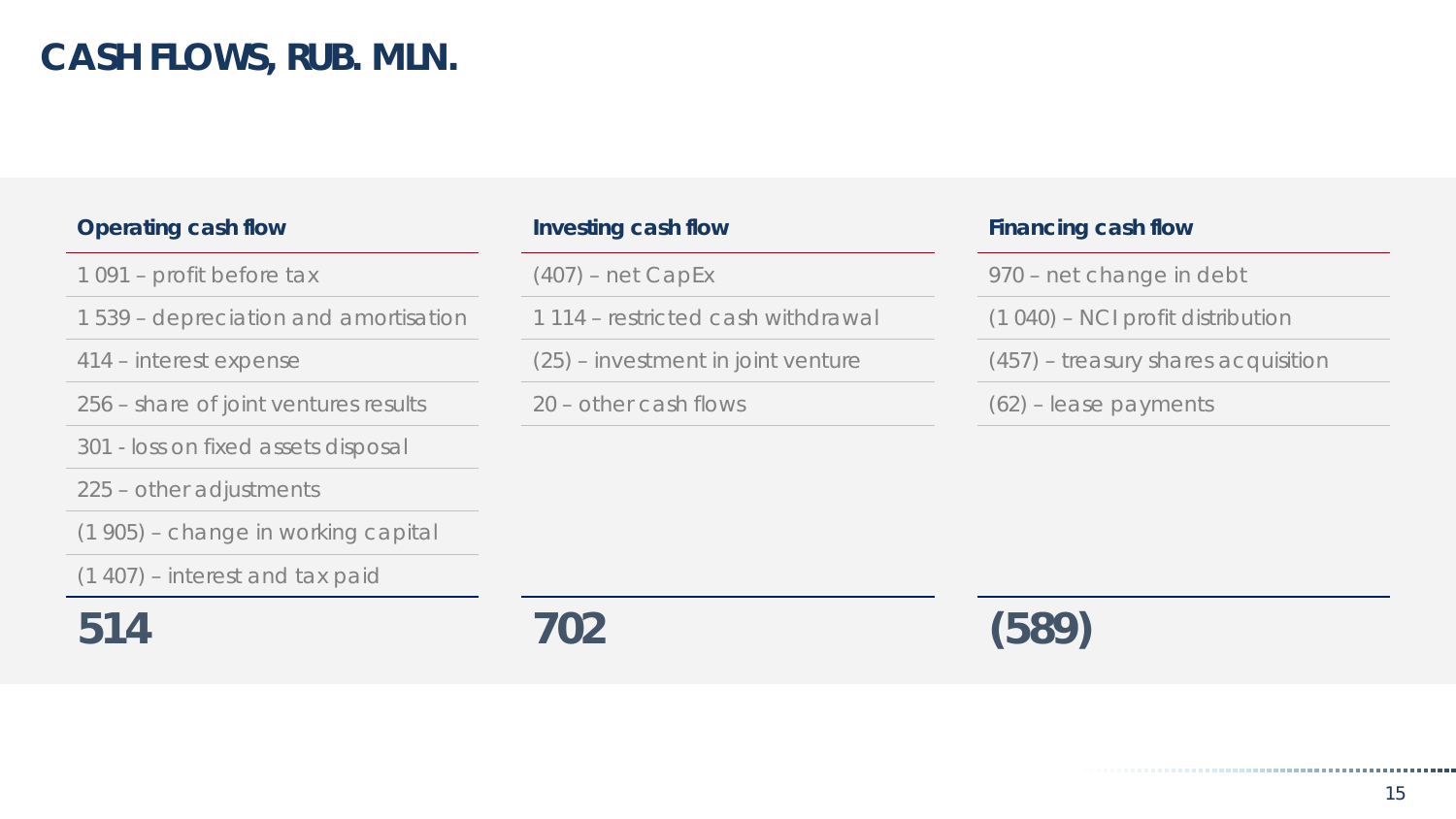### **DEBT PROFILE AND CASH POSITION**





- Average effective interest rate increased from 4,1% to 6,3% as a result of repayment of subsidized loans<sup>1</sup> and gradually growing key rate from 4,25% in Dec 2020 to 5,5% in Jun 2021
- Debt amount includes lease liabilities recognized for Sollers Ford property lease for the engine plant production in Special Economic Zone Alabuga

• The Group's restricted cash decreased due to state orders supplied. The restricted cash is released upon cars delivery to the customer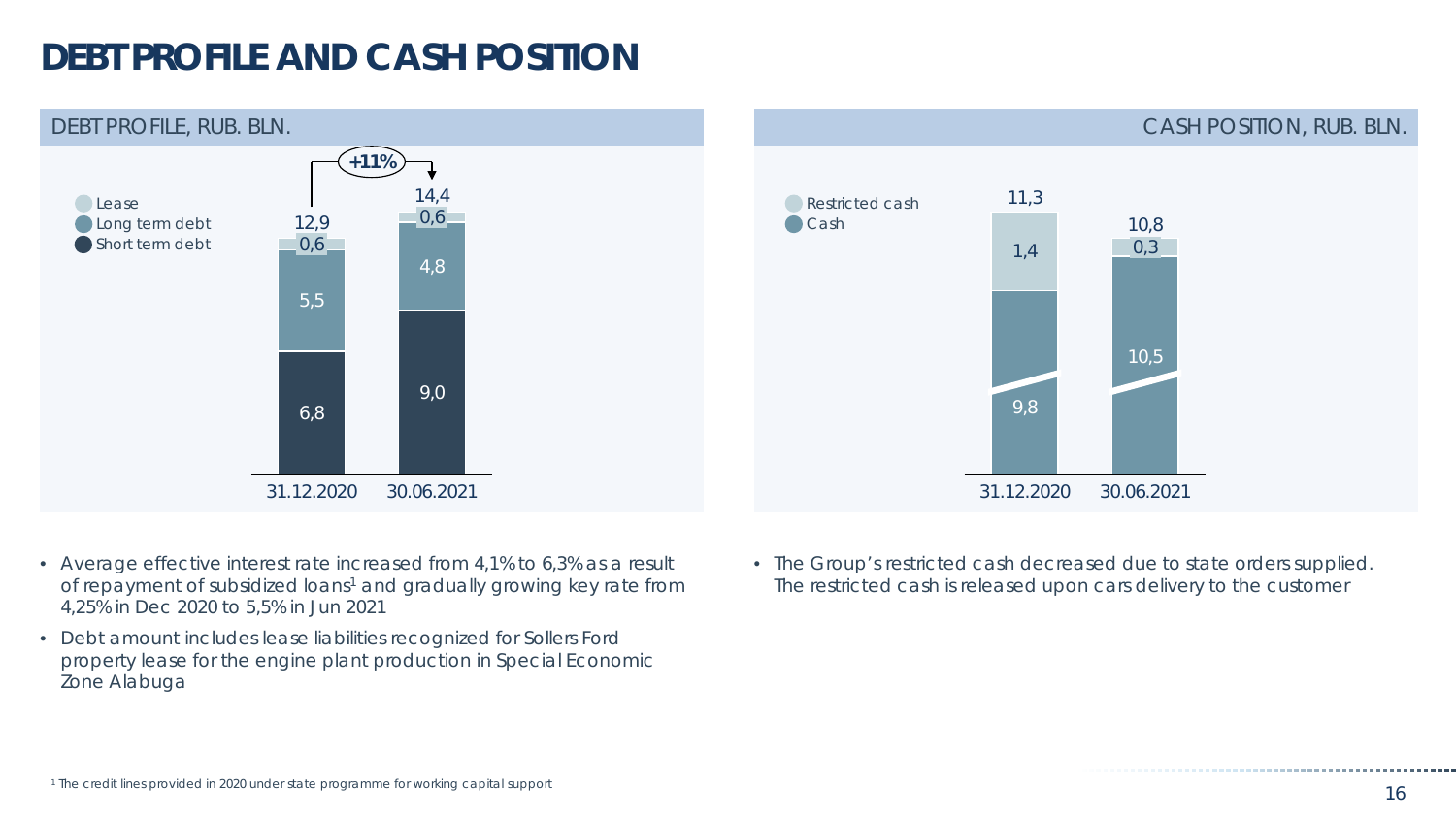

#### RUSSIAN AUTOMOTIVE MARKET OVERVIEW

AND FINANCIAL PERFORMANCE 1H2021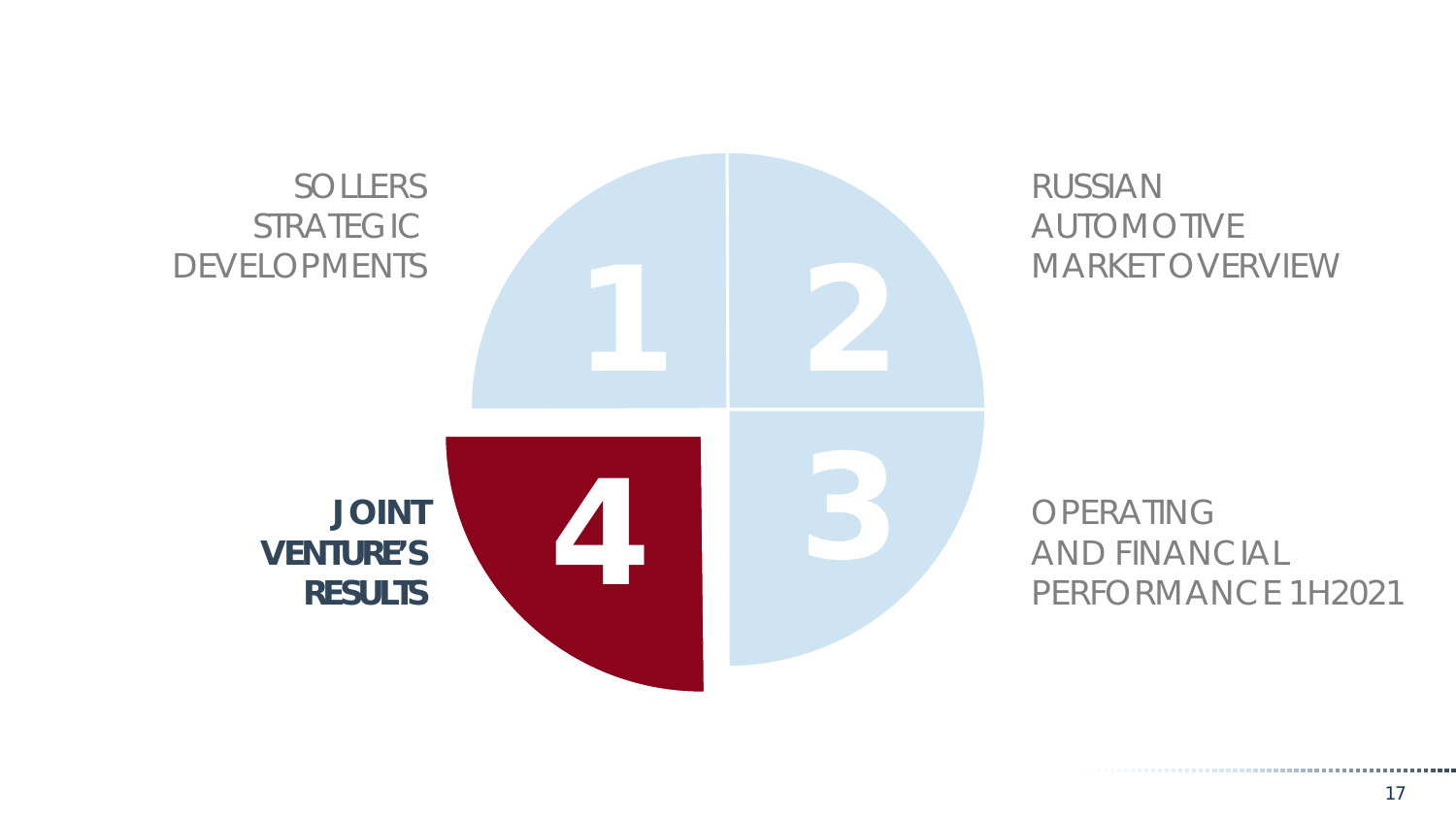### JOINT VENTURES RESULTS<sup>1</sup>

|                       | 1H2020 | 1H2021 | <b>CHANGE</b>            |
|-----------------------|--------|--------|--------------------------|
| Mazda Sollers         | 125    | (256)  | (381)                    |
| <b>Isuzu Sollers</b>  | (8)    |        | 13                       |
| <b>Sollers Bussan</b> | (5)    | (5)    | $\overline{\phantom{a}}$ |
| <b>Total</b>          | 112    | (256)  | (368)                    |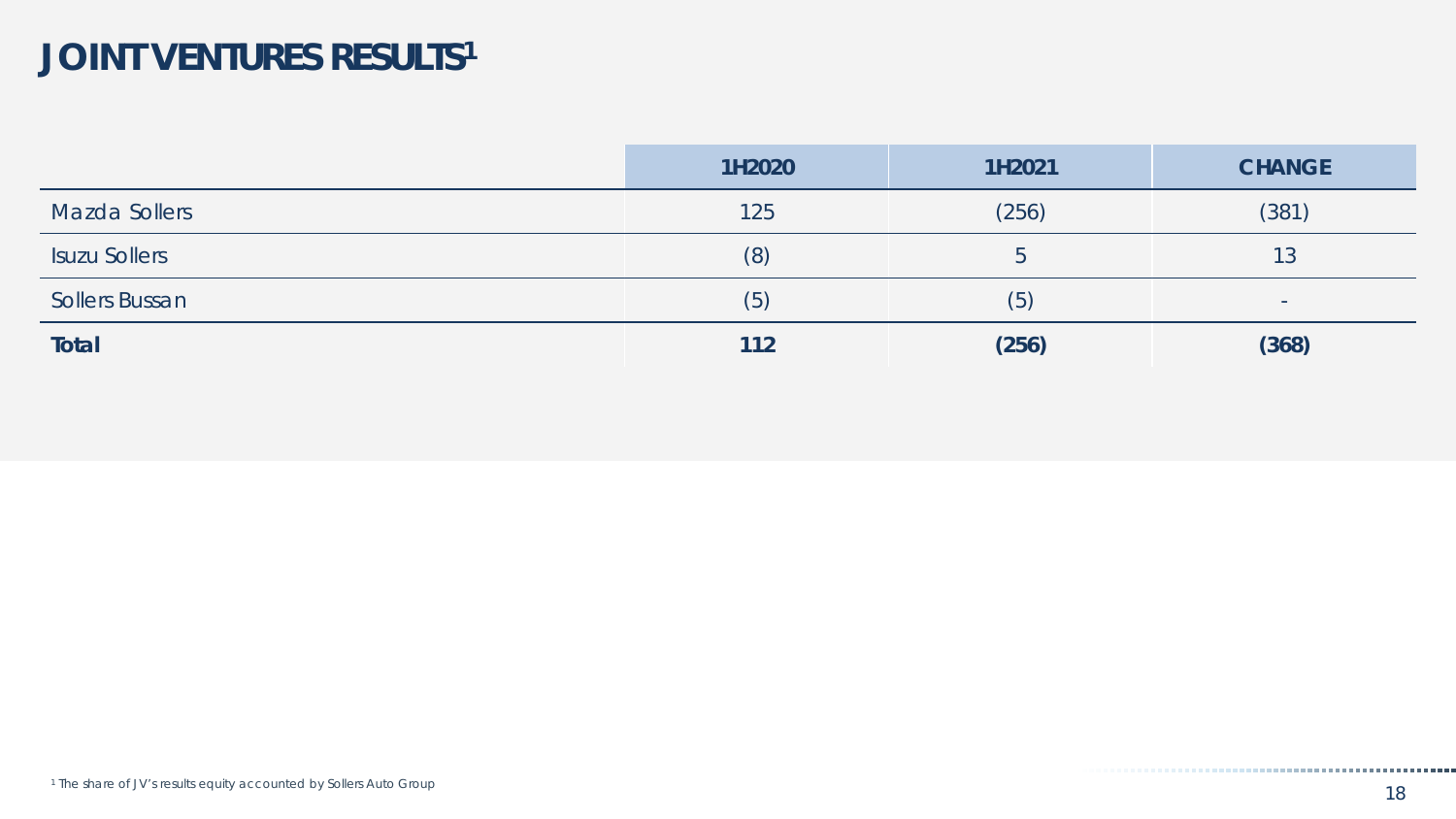#### **MAZDA SOLLERS**

#### KEY FINANCIALS, RUB. MLN.

|                         | 1H2020   | 1H2021    |
|-------------------------|----------|-----------|
| Revenue                 | 15 4 9 5 | 21 1 25   |
| Operating profit/(loss) | 289      | (442)     |
| Operating profit %      | 1,9%     | $(2,1\%)$ |
| Net profit/ (loss)      | 249      | (513)     |
| ebt <sup>1</sup>        | (3066)   | 840)      |

- Mazda Sollers is an industrial partnership operating on cost plus basis
- Vehicles assembly started in 2012
- The model range is continually enhanced and ungraded
- In 2019 Mazda started engines assembly for export
- 9,4 k engines produced in 1H2021



#### SALES, K UNITS